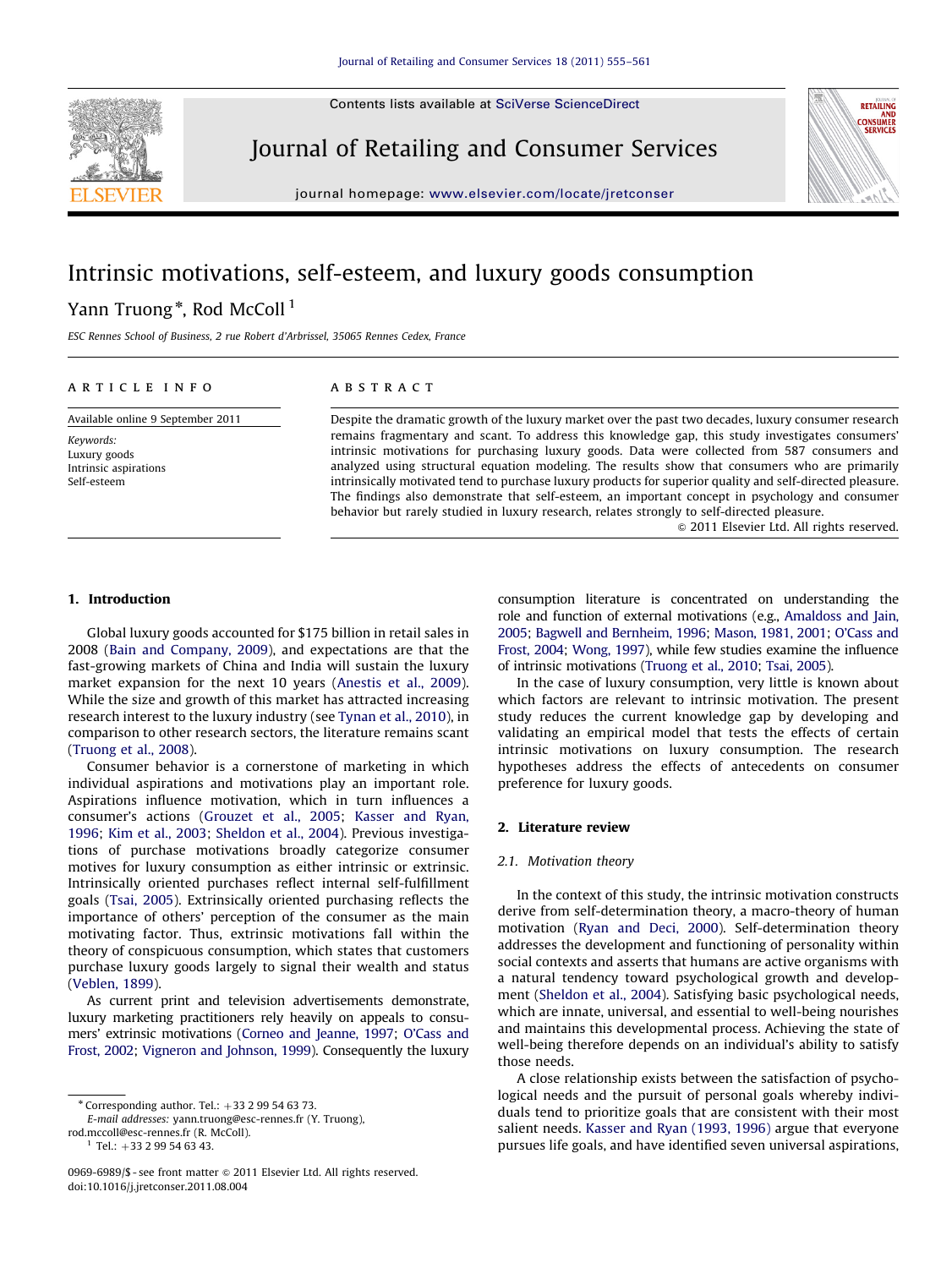which they organize into two broad classes—extrinsic and intrinsic. In general, these authors reason that individuals tend to pursue one of the two broad classes more purposefully than the other. Extrinsic goals include financial success (money and luxury), social recognition (fame), and appealing appearance (image). Intrinsic goals are self-acceptance (growth), affiliation (relatedness), community feeling (helpfulness), and physical fitness (health). Consumers pursue intrinsic goals for internal ''autonomous'' reasons—that is, for the sake of the satisfaction, enjoyment, or personal meaning. Individuals who pursue extrinsic goals tend to focus on others' perceptions of them, with motivation stemming from a desire to earn praise and rewards.

#### 2.2. Luxury consumption motivations

Most contemporary research into luxury consumption has its roots in the well established concept of conspicuous consumption, which states that people with adequate means tend to consume highly visible goods to display their wealth and gain social status. The so-called Veblen Effect describes the willingness to pay a premium price for a functionally equivalent product that the purchaser perceives to be more prestigious [\(Bagwell and](#page--1-0) [Bernheim, 1996\)](#page--1-0). This readiness to pay more may generate considerably greater status for the consumer than any direct utility ([Mason, 2001](#page--1-0)), and a premium price may paradoxically have positive effects on the consumer's decision-making processes.

Individuals who engage in conspicuous consumption often do so to emulate the consumption patterns of the people who are directly above them in the social hierarchy [\(Ericksen, 1996;](#page--1-0) [Mason, 1998](#page--1-0)). Since social status depends on others' willingness to grant it, social emulation is normally overt, and the purchasing and ownership of luxury goods for status reasons tend to be more public than private ([Bearden and Etzel, 1982\)](#page--1-0). Today, more than a century after the appearance of Veblen's Theory of the Leisure Class (1899), attempting to gain higher status through conspicuous consumption still seems to shape both consumers' preferences for products and marketers' practices in selling them ([Corneo and](#page--1-0) [Jeanne, 1997](#page--1-0); [Dholakia and Talukdar, 2004;](#page--1-0) [Trigg, 2001](#page--1-0)).

While aspirational consumers tend to imitate the buying behavior of reference groups to which they would like to belong ([Dholakia and Talukdar, 2004](#page--1-0)), not every consumer practices conspicuous consumption. Some consumers instead seek inconspicuous benefits, such as the quality of the product ([Beverland,](#page--1-0) [2006;](#page--1-0) [Vigneron and Johnson, 1999, 2004\)](#page--1-0) or for self-directed pleasure ([Fiske and Silverstein, 2004;](#page--1-0) [Silverstein and Fiske, 2003,](#page--1-0) [2005;](#page--1-0) [Tsai, 2005\)](#page--1-0).

#### 2.3. Desire for quality

Early efforts to define and measure quality predominately examine manufactured goods. [Crosby \(1979\)](#page--1-0) discusses quality in terms of conformance to requirements, while [Garvin \(1983\)](#page--1-0) measures quality by counting the incidence of internal failures (which occur in the factory) and external failures (which happen in the field). The desire for superior quality is one of the most salient attributes of luxury products [\(Bian and Moutinho, 2009;](#page--1-0) [Kapferer, 1998](#page--1-0)) and, contrary to Veblen's premise, luxury consumers may be more interested in quality than in social emulation ([Mencken, 1919\)](#page--1-0).

Recent studies often use perceived quality as a dimension of customer satisfaction relying on the disconfirmation model ([Oliver, 1980](#page--1-0)) whereby customer expectations are compared with perceptions [\(Vickers and Renand, 2003;](#page--1-0) [Vigneron and Johnson,](#page--1-0) [2004\)](#page--1-0). [Dubois et al. \(2001\)](#page--1-0) find that respondents perceive quality to be one of the strongest associations of luxury, suggesting that quality may be synonymous with luxury. Since a desire for quality appears to be intrinsic, it is posited that

H1. A direct positive relationship exists between intrinsic motivations and quality.

#### 2.4. Self-rewarding experience

Several authors argue that the desire for self-rewarding experiences may motivate luxury consumers to purchase ([Silverstein and Fiske, 2003, 2005](#page--1-0); [Tsai, 2005](#page--1-0)). Some investigators refer to these experiences as hedonic motivations ( [Dubois and](#page--1-0) [Laurent, 1996](#page--1-0); [Dubois et al., 2001;](#page--1-0) [Dubois and Paternault, 1995;](#page--1-0) [Vigneron and Johnson, 2004\)](#page--1-0). Many consumers who trade up to luxury brands may not necessarily be wealthy, but nevertheless like to spend their increasing disposable income on hedonic goods and services [\(Silverstein and Fiske, 2003, 2005](#page--1-0)). Self-directed motives go beyond seeking the sole benefit of superior product quality and include personal emotional benefits, and may therefore be classified as intrinsic in nature [\(Tsai, 2005](#page--1-0)). On the basis of this discussion it is hypothesized that

H2. A direct positive relationship exists between intrinsic motivations and self-directed pleasure.

#### 2.5. Self-esteem

Self-esteem refers to global feelings of self-liking, self-worth, self-respect, and self-acceptance ([Brown, 1993](#page--1-0); [Rosenberg, 1965\)](#page--1-0), or more simply, an overall evaluation of one's self-concept ([Leonard et al., 1995\)](#page--1-0). Many authors suggest that self-esteem is an essential part of the human ego and posit that individuals naturally strive to enhance their self-esteem [\(Crocker and Nuer,](#page--1-0) [2003, 2004;](#page--1-0) [DuBois and Flay, 2004;](#page--1-0) [Greenwald et al., 1988;](#page--1-0) [Pyszczynski et al., 2004;](#page--1-0) [Renaud and McConnell, 2007](#page--1-0); [Sheldon,](#page--1-0) [2004;](#page--1-0) [Sheldon et al., 2001\)](#page--1-0).

Moreover, [Sheldon et al. \(2001\)](#page--1-0) propose self-esteem to be a fundamental need, which may blend with goal pursuit and may therefore be an important concept in motivation theories and self-concept theories in marketing [\(Durgee, 1986](#page--1-0); [Ferraro et al.,](#page--1-0) [2005;](#page--1-0) [Hogg et al., 2000](#page--1-0)). Research in consumer behavior also suggests that acquiring goods help improve self-esteem by flattering one's ego ([Arndt et al., 2004](#page--1-0)). More specifically, selfgifts can sustain and improve self-worth, which is an important constituent of self-esteem [\(Mick and Demoss, 1990\)](#page--1-0). It is therefore hypothesized that pleasures that are self-directed can help improve one's self-esteem:

H3. A direct positive relationship exists between self-esteem and self-directed pleasure.

This study's overarching hypothesis argues that these combined intrinsic motivations are not important to luxury consumers with extrinsic motivations. Therefore, it is argued that

H4. A direct negative relationship exists between intrinsic motivations and conspicuous consumption.

#### 3. Method

This study relies on a theoretical model depicting the relationships between intrinsic motivations, self-esteem, quality, conspicuous consumption behavior, and self-directed pleasure ([Fig. 1\)](#page--1-0). Confirmatory factor analysis and structural equation modeling validated and tested the model. Discriminant and convergent validity tests validated the structural and measurement models, leading to tests of the five hypotheses.